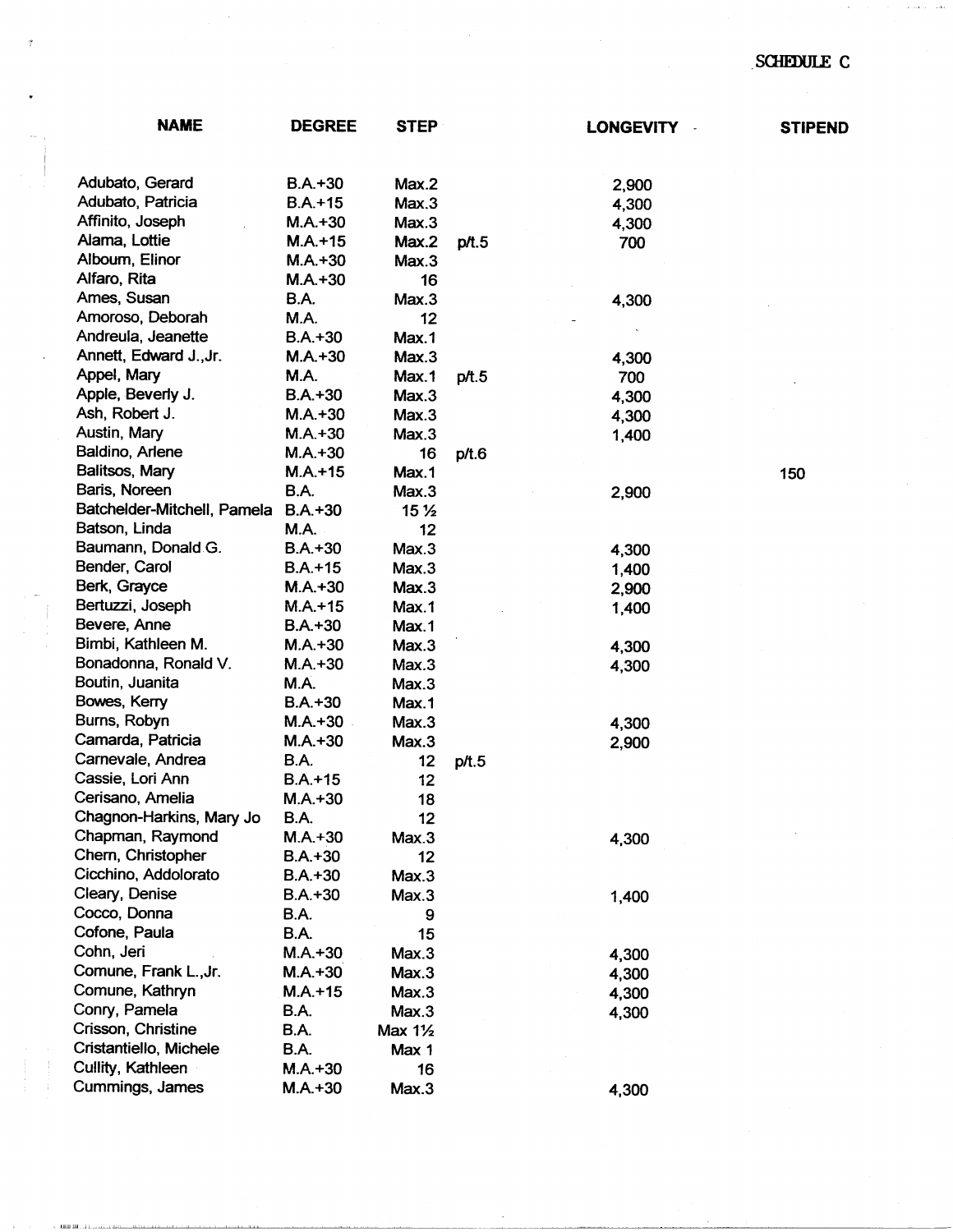| <b>NAME</b>            | <b>DEGREE</b> | <b>STEP</b>     |       | <b>LONGEVITY</b> | <b>STIPEND</b> |
|------------------------|---------------|-----------------|-------|------------------|----------------|
| Dalli, Richard S.      | $M.A.+30$     | Max.3           |       | 4,300            |                |
| Daly, Rachel           | $B.A.+30$     | 17              |       |                  |                |
| D'Ambola, Toby J., Jr. | $M.A.+30$     | Max.3           |       | 4,300            |                |
| D'Angelo, Peter        | $M.A.+30$     | Max.3           |       |                  |                |
| DeBonis, Cynthia       | $M.A.+30$     | Max.3           |       | 4,300            |                |
| DeFilippis, Lillian    | $M.A.+30$     | 15              |       |                  |                |
| DiGiovine, Donald A.   | Doctorate     | <b>Max. 3</b>   |       | 2,900            | 1,940          |
| Dingwell, Susan Lee    | <b>B.A.</b>   | 11              | p/t.5 |                  |                |
| Dougherty, Margaret    | $M.A.+15$     | Max 3           |       | 4,300            |                |
| Douglas, Loretta       | $M.A.+30$     | Max.3           |       | 4,300            |                |
| Dow, Marita            | $M.A.+30$     | Max.1           |       | 1,400            |                |
| Ellis, Donna           | $B.A.+15$     | 15 <sub>2</sub> | p/t.5 |                  |                |
| Farkas, William L.     | $M.A.+30$     | Max.3           |       | 4,300            |                |
| Ferriol, Kenneth       | <b>B.A.</b>   | 9               |       |                  |                |
| Fischer, Patricia      | $M.A. + 30$   | Max.3           |       | 1,400            |                |
| Fisher, Linda          | $B.A. + 15$   | Max.2           |       | 1,400            |                |
| Flannery, Katherine    | <b>B.A.</b>   | 11              |       |                  |                |
| Foote, Elizabeth       | $M.A.+30$     | Max.3           |       | 2,900            |                |
| Franks, Katherine      | $B.A.+30$     | Max.3           |       | 2,900            |                |
| Fuccello, Margaret     | M.A.          | Max.3           |       |                  |                |
| Furnari, Susan         | Doctorate     | Max.3           |       |                  | 150            |
| Gambaro, Jainine       | <b>B.A.</b>   | Max.1           |       |                  |                |
| Gargiulo, Thomas       | $B.S.+30$     | 15              |       |                  |                |
| Gebbie, Florence       | $B.A.+30$     | Max.3           |       | 2,900            |                |
| Gernitis, Maria        | $M.A.+30$     | 15              |       |                  |                |
| Gesumaria, Susan       | <b>B.A.</b>   | 10              |       |                  |                |
| Giangeruso, Laura      | M.A.          | 9               |       |                  |                |
| Gilroy, Linda          | $M.A.+30$     | Max.3           |       | 4,300            |                |
| Grant, Thomas          | <b>B.A.</b>   | 9               |       |                  |                |
| Graziano, Nicoletta    | $M.A.+30$     | Max.3           |       | 2,900            |                |
| Griffin, Patricia      | $M.A. + 30$   | Max.3           |       | 4,300            |                |
| Griwert, Jolinda       | B.A.          | 12              |       |                  |                |
| Gurney, Carol A.       | $B.A.+30$     | Max.3           |       | 4,300            |                |
| Hagert, Suzanne        | M.A.          | Max.3           |       | 4,300            |                |
| Hannon, Marilyn        | B.A.          | Max.3           |       | 4,300            |                |
| Hardin, Judith Anne    | $M.A. + 30$   | Max.3           |       | 4,300            |                |
| Healy, Joyce           | M.A.          | Max.3           |       | 4,300            |                |
| Hill-Trovato, Hillary  | M.A.          | Max.3           |       | 2,900            |                |
| Hrubash, Theresa       | B.A.          | 11 <sub>2</sub> |       |                  |                |
| Hubert, Judith Ann     | $M.A.+30$     | Max.3           |       | 4,300            |                |
| Hungler, Hannah        | $B.A. + 15$   | 10              |       |                  |                |
| Hutcheson, Donna       | $B.A.+15$     | Max.3           |       |                  |                |
| Hyland, Thomasina      | $M.A.+30$     | Max.3           |       | 4,300            |                |
| Intiso, Geraldine      | $B.A.+30$     | Max.3           |       | 4,300            |                |
| Jelenski, Janet        | $M.A. + 30$   | Max.2           |       | 4,300            |                |
| Jinks, Lawrence        | $M.A.+30$     | Max.3           |       | 4,300            |                |
| Kahn, Gail             | $M.A.+30$     | 18              |       |                  |                |
| Karsnak, Elaine        | $B.A.+30$     | Max.3           |       | 2,900            |                |
| Kasner, Paula          | $M.A. + 30$   | Max.3           |       | 2,900            |                |

 $\overline{z}$ 

'•.-1.ILIIIIJll.il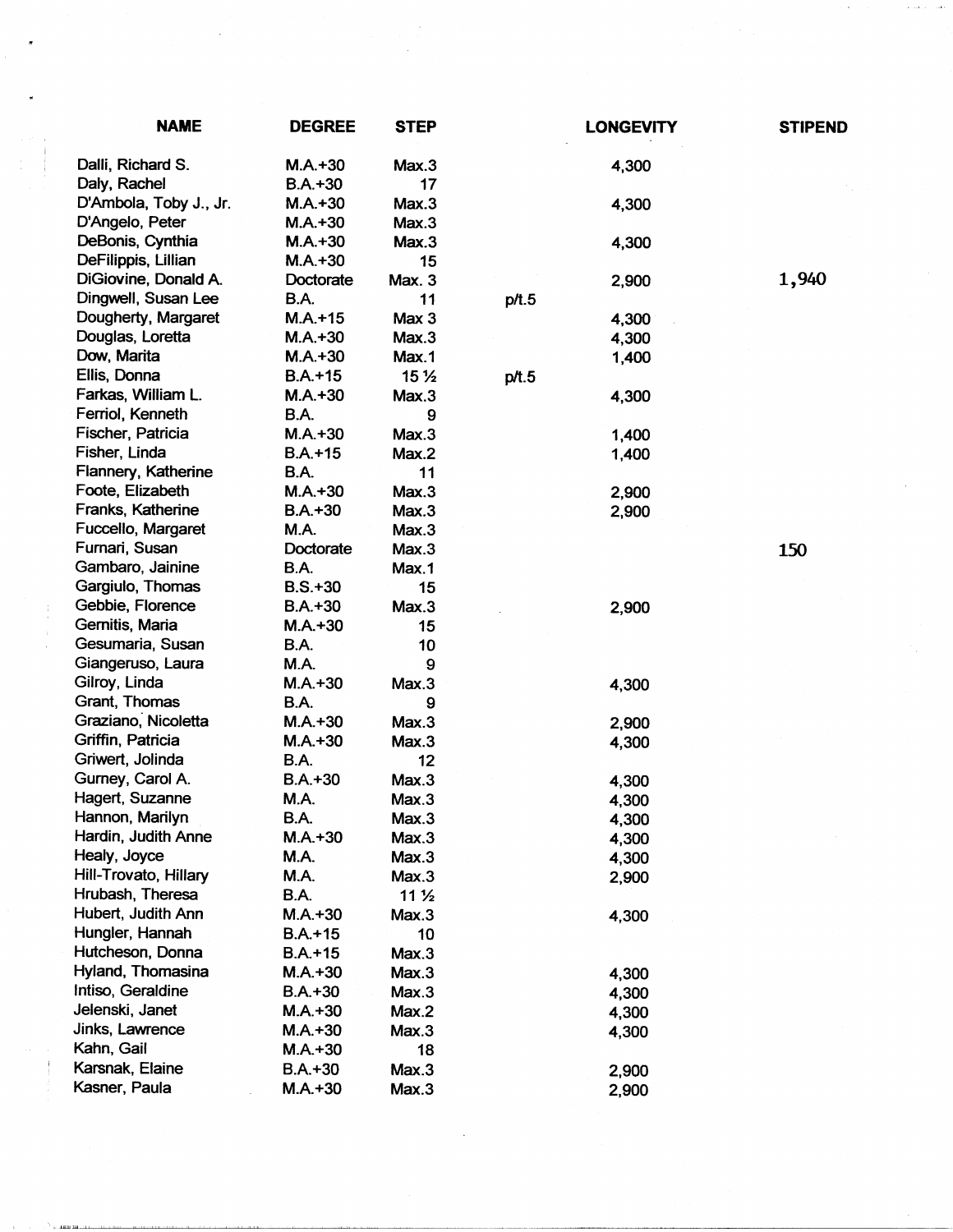| <b>NAME</b>           | <b>DEGREE</b> | <b>STEP</b>     | <b>LONGEVITY</b> | <b>STIPEND</b> |
|-----------------------|---------------|-----------------|------------------|----------------|
| Keating, Patrick J.   | $M.A.+30$     | Max.3           | 4,300            |                |
| Keena, Scott          | <b>M.A.</b>   | 12              |                  |                |
| Kimberley, Daniel     | $M.A.+30$     | Max.3           | 4,300            |                |
| Kinney, Catherine     | $M.A.+30$     | Max.3           | 2,900            |                |
| Kirk, Barbara         | $B.A. + 30$   | Max.3           | 4,300            |                |
| Koci, Adele K.        | <b>B.A.</b>   | Max.3           | 4,300            |                |
| Kocum, Paul           | $B.A.+30$     | Max.2           | 1,400            |                |
| Koegel, Richard       | $M.A.+30$     | Max.3           | 1,400            |                |
| Konn, Mari            | $M.A.+30$     | Max.3           | 4,300            |                |
| Kowalski, Anne Marie  | $M.A.+30$     | Max.1           | 1,400            |                |
| LaPierre, Diane       | $B.A.+15$     | 10 <sub>2</sub> |                  |                |
| Larcara, Sharon       | $M.A.+30$     | Max.1           | 1,400            |                |
| LaReau, Susan         | $B.A.+30$     | Max.3           | 4,300            |                |
| Latka, Vicki          | B.A.          | Max.2           |                  |                |
| Laudadio, Anne D.     | $B.A.+30$     | Max.3           | 1,400            |                |
| Lazur, Maureen        | $M.A. + 15$   | 12              |                  |                |
| Lee, Paula            | <b>B.A.</b>   | Max.2           |                  |                |
| Libert, Frank         | $M.A.+30$     | Max.3           |                  |                |
| Lightfoot, Joan       | <b>B.A.</b>   | 15              |                  |                |
| Linfante, Andrew      | $B.A.+15$     | 11              |                  |                |
| Love, Laura           | $M.A.+30$     | 12              |                  |                |
| MacMillan, Laura-anne | $B.A.+15$     | 13              |                  |                |
| Magin, Sally          | $M.A.+30$     | Max.3           | 1,400            |                |
| Mancuso, Carmen       | $M.A. + 30$   | Max.3           | 4,300            |                |
| Maniscalco, Lisa      | M.A.          | 17              |                  |                |
| Marcantonio, Marianne | B.A.          | 12 <sub>2</sub> |                  |                |
| Margulies, Jerilyn    | $M.A.+15$     | Max.3           | 4,300            |                |
| Markman, Lisa         | $M.A. + 15$   | 81/2            |                  |                |
| Martin, Valerie       | B.A.          | 12              |                  |                |
| Masullo, Beverly      | $M.A.+30$     | Max.2           |                  |                |
| Mauro, Elaine         | M.A.          | 14              |                  |                |
| Mauro, James          | $M.A. + 30$   | Max.3           | 2,900            |                |
| McCormick, Tracy      | $B.A.+30$     | 9               |                  |                |
| McCrohan, Thomas      | $B.A.+30$     | Max.3           | 4,300            |                |
| McDonald, Anita       | $B.A.+30$     | Max.3           | 2,900            |                |
| McGinley, Brian       | $B.A.+30$     | Max.3           | 4,300            |                |
| McKenzie, Marcy       | $B.A.+15$     | 13              |                  |                |
| Meloni, Jacqueline    | $B.A.+30$     | Max.3           | 4,300            |                |
| Menza, Claire         | <b>B.A.</b>   | 13              |                  |                |
| Meyers, Florence      | <b>B.A.</b>   | Max.3           | 1,400            |                |
| Milunaitis, Lorraine  | $M.A.+30$     | Max.3           | 4,300            |                |
| Moscaritola, Linda    | $B.A.+30$     | 16              |                  |                |
| Mullane, Ann Mary     | $M.A.+30$     | 12              |                  |                |
| Murray, Walter        | <b>B.A.</b>   | Max.3           | 4,300            |                |
| Napoli, Ellen         | $M.A. + 15$   | 11              |                  |                |
| Nardiello, Arlene     | $B.A.+30$     | Max.3           | 4,300            |                |
| Naturale, Holly Ann   | $M.A. + 30$   | Max.3           | 4,300            |                |
| Neilley, Jeanne V.    | $M.A. + 30$   | Max.3           | 4,300            |                |
| Neri, Jenifer         | <b>B.A.</b>   | 9               |                  |                |

 $\langle$ 

,

 $\mathbb{Z}^2$ 

 $\mathcal{L}^{(1)}$  .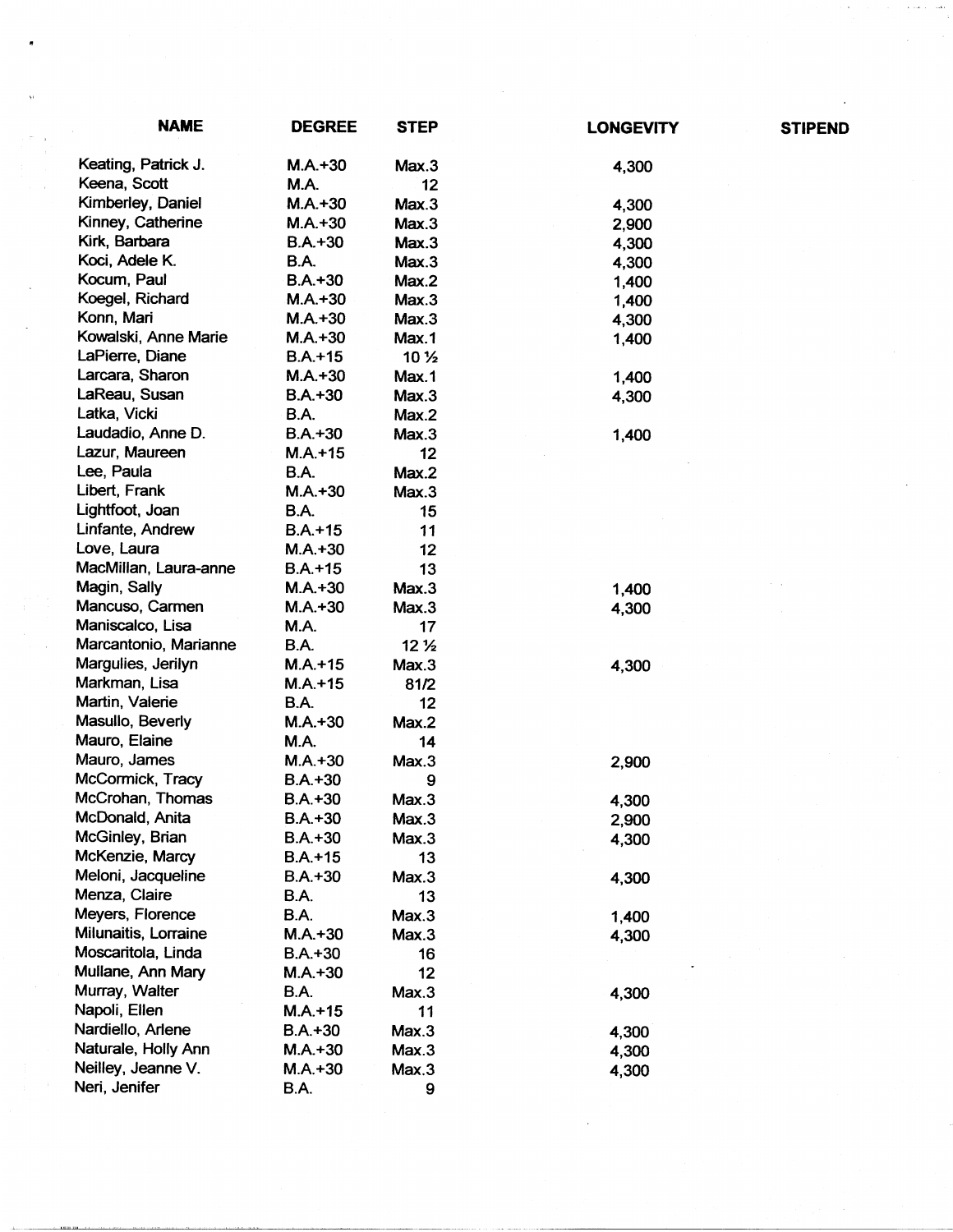| <b>NAME</b>             | <b>DEGREE</b> | <b>STEP</b> |       | <b>LONGEVITY</b> | <b>STIPEND</b> |
|-------------------------|---------------|-------------|-------|------------------|----------------|
| Neri, Susan             | <b>B.A.</b>   | 14          |       |                  |                |
| O'Brien, Marietta       | $M.A.+30$     | Max.1       |       | 1,400            |                |
| Ohlson, Carl            | $M.A.+30$     | Max.3       |       | 4,300            |                |
| Ohtaka, Keiko           | $M.A.+30$     | Max.3       |       | 4,300            | 300            |
| Olivo, Rebecca          | $B.A.+30$     | 12          |       |                  |                |
| Olson, Edmund G., Jr.   | B.A.          | Max.3       |       | 4,300            |                |
| O'Mara, Eileen          | B.A.          | 12          | p/t.5 |                  |                |
| O'Neill-Wilson, Rita    | <b>M.A.</b>   | 12          |       |                  |                |
| Orenstein, Arlene       | $M.A.+30$     | 13          |       |                  |                |
| Pace, Michael           | <b>B.A.</b>   | Max.3       |       | 4,300            |                |
| Pagana, Mary            | M.A.          | 16          |       |                  |                |
| Pandolfi, Becky         | $M.A. + 15$   | Max.2       |       |                  | 150            |
| Parigi, Debra           | $B.A.+30$     | 13          |       |                  |                |
| Parigi, Stephen         | $M.A.+30$     | Max.3       |       | 4,300            | 150            |
| Paschal, Bernice        | $B.A. + 30$   | Max.3       |       | 1,400            |                |
| Perrone, Carol          | $B.A.+30$     | 15          |       |                  |                |
| Perrotta, Mary Anne     | $M.A.+30$     | Max.3       |       | 2,900            |                |
| Philp, Julianne         | M.A.          | 12          |       |                  |                |
| Pinto, Deborah Ann      | <b>B.A.</b>   | Max.3       |       | 2,900            |                |
| Pote, Linda             | $M.A.+30$     | Max.3       |       | 4,300            |                |
| Powell, Robyn           | $M.A.+15$     | 12          |       |                  |                |
| Reed, Sharon            | $B.A. + 30$   | Max.1       |       | 1,400            |                |
| Reilly, Gail            | $B.A.+30$     | Max.2       |       | 1,400            |                |
| Reilly, Virginia        | B.A.          | 9           |       |                  |                |
| Restel, Lorraine        | $B.A.+30$     | Max.3       |       | 1,400            |                |
| Retz, Andrew            | $M.A. + 30$   | Max.3       |       | 4,300            |                |
| Rhein, Monica           | $B.A.+15$     | Max.11/2    |       |                  |                |
| Rizzo, Carol Ann        | M.A.          | Max.2       |       |                  |                |
| Romaglia, Sharon        | $M.A. + 30$   | Max.3       |       | 2,900            |                |
| Rombola, Olga           | B.A.          | 12          |       |                  |                |
| Rooney, Susan           | $M.A.+30$     | Max.3       |       | 1,400            |                |
| Ruffo, Theresa          | $B.A.+30$     | Max.3       |       | 2,900            |                |
| Ryder, Sally Ann        | $B.A.+30$     | Max.3       |       | 4,300            |                |
| Sains, Camille          | B.A.          | Max.3       |       | 2,900            |                |
| SanFillipo, Richard     | $B.A.+30$     | Max.3       |       |                  |                |
| SanGiovanni, Louis R.   | $M.A.+30$     | Max.3       |       | 4,300            |                |
| Santiglia, Virginia     | <b>B.A.</b>   | Max.3       | p/t.5 | 700              |                |
| Santoriello, Bernadette | $B.A.+30$     | Max.2       |       | 1,400            |                |
| Santoriello, Rosa       | B.A.          | 9           |       |                  |                |
| Sasso, Dennis           | $B.A.+30$     | Max.3       |       | 1,400            |                |
| Sautter, Valerie        | $B.A. + 30$   | Max.2       |       |                  |                |
| Sautter, Walter N.      | $M.A.+30$     | Max.3       |       | 4,300            |                |
| Scerbo, Susan R.        | $M.A.+30$     | Max.3       |       | 4,300            |                |
| Schoem, Janice          | $B.A. + 30$   | 15          |       |                  |                |
| Schop, Deborah          | $B.A.+30$     | Max.3       |       | 1,400            |                |
| Schwarz, John R.        | $M.A.+30$     | Max.3       |       | 4,300            |                |
| Shepherd, Carol         | Doctorate     | Max.3       |       | 2,900            |                |
| Simmons, Mary-Frances   | $M.A. + 15$   | Max.2       |       | 1,400            |                |
| Slater, M.Diane         | B.A.          | Max.1       |       |                  |                |

 $\mathcal{A}(\mathbf{a}) = \mathcal{A}(\mathbf{a})$  , and  $\mathcal{A}(\mathbf{a}) = \mathcal{A}(\mathbf{a})$  and  $\mathcal{A}(\mathbf{a})$ 

 $\mathcal{L}^{(1)}$ 

.<br>1 **1 kil 18 -** 1940' SER MARK . HISU CERTINING I SULL 1944 A LETTER TRANSPORT . I JULIA 1940' A LETTER A LETTER DEL LA LETTER SON

 $\mathcal{A}^{\prime}$ 

 $\frac{c}{6}$ 

 $\frac{1}{\sqrt{2}}$ 

 $\sim 1$